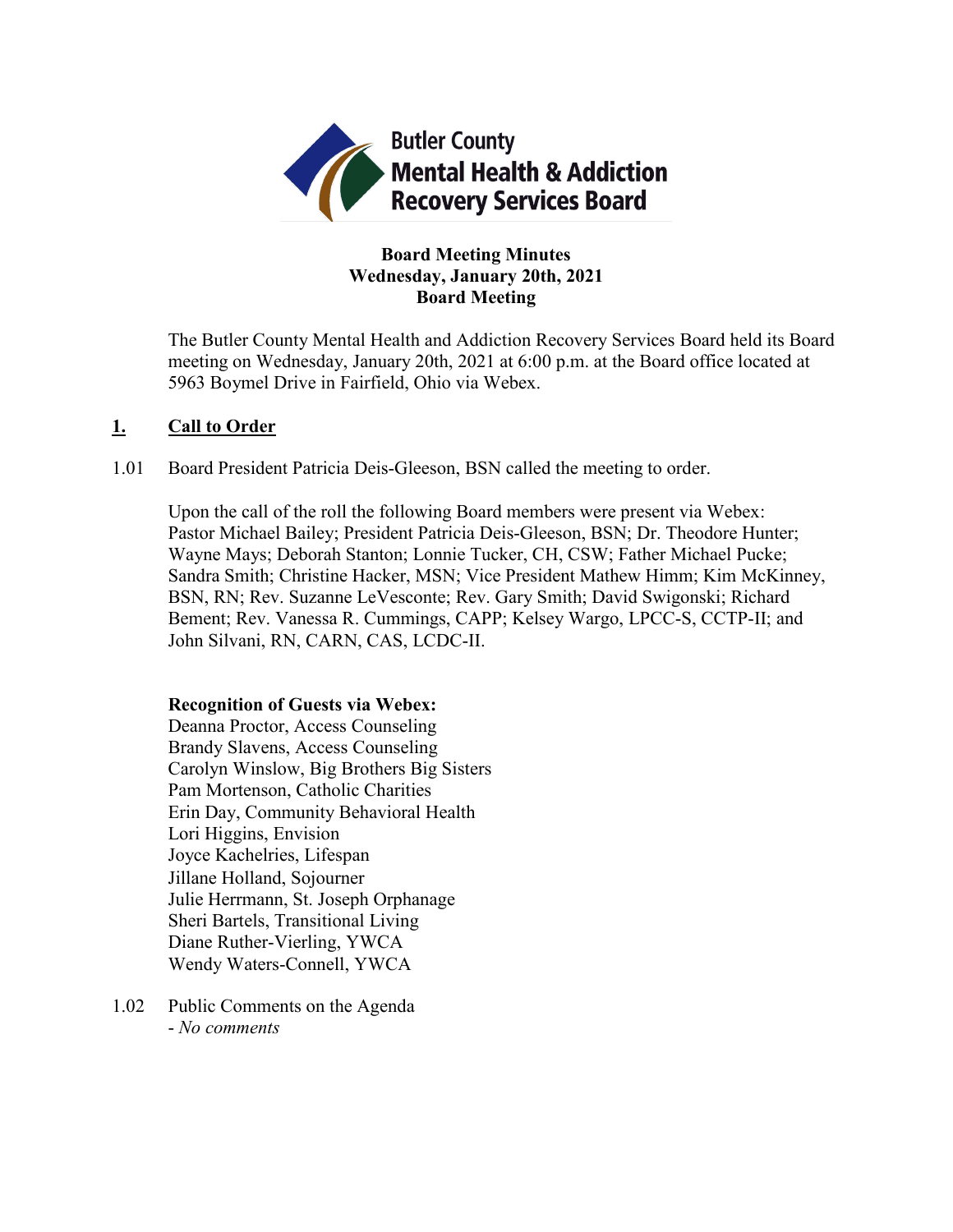# **2. Board Communication & Announcements**

#### 2.01 **Executive Directors Report**

- A. COVID Updates including provider status, vaccination status & PPE (Personal Protective Equipment) status. Dr. Rasmus gave a brief update concerning COVID-19, which included the epidemiological report, vaccine and PPE status.
- B. Finance/Budget Update (Federal-State-Local) Federal – There were no cuts to the SAPT (Substance Abuse Prevention and Treatment) funds. SOR, COAP, COSSAP, OVC and HRSA grants have been a valued addition to Board funding this fiscal year.

State – Dr. Rasmus indicated there is a 2.5 billion dollar deficit that needs to be remedied by June.

Local – The commissioners are awarding raises. The county initially thought it would initially take a 20 million dollar cut and ended up taking 5 million. The county general revenue fund accounts for approximately \$110,000 in BCMHARSB funding. It was speculated that the Board would endure a 4.4% cut last year in this budget line item but unexpectedly received the full amount.

Levy – The Levy received \$40,000 more dollars in 2020 with its collections versus 2019.

- C. Board Surveys Status (Self-Assessment & Additional Board Survey including Survey Monkey status) The Survey Monkey Self-Assessment has been updated. The purchase order has been created, the check has been sent and are now waiting on Survey Monkey to become available.
- D. Scorecard Updates

Due to the pandemic and restructuring of the data collection methods, there has been a delay. The Board's internal and external scorecards will not be done this year. It will be continued in FY2022.

E. Strategic Plan Updates The Strategic Plan two-year anniversary will be in March. Dr. Rasmus provided an update at the end of State FY20. Typically, in the second year Dr. Rasmus gives updates by objectives at monthly Board meetings. Due to COVID, a total update will be now given at the March Board meeting to coincide with the plans 2<sup>nd</sup> anniversary.

Dr. Rasmus provided summaries of the following articles  $F - K$ :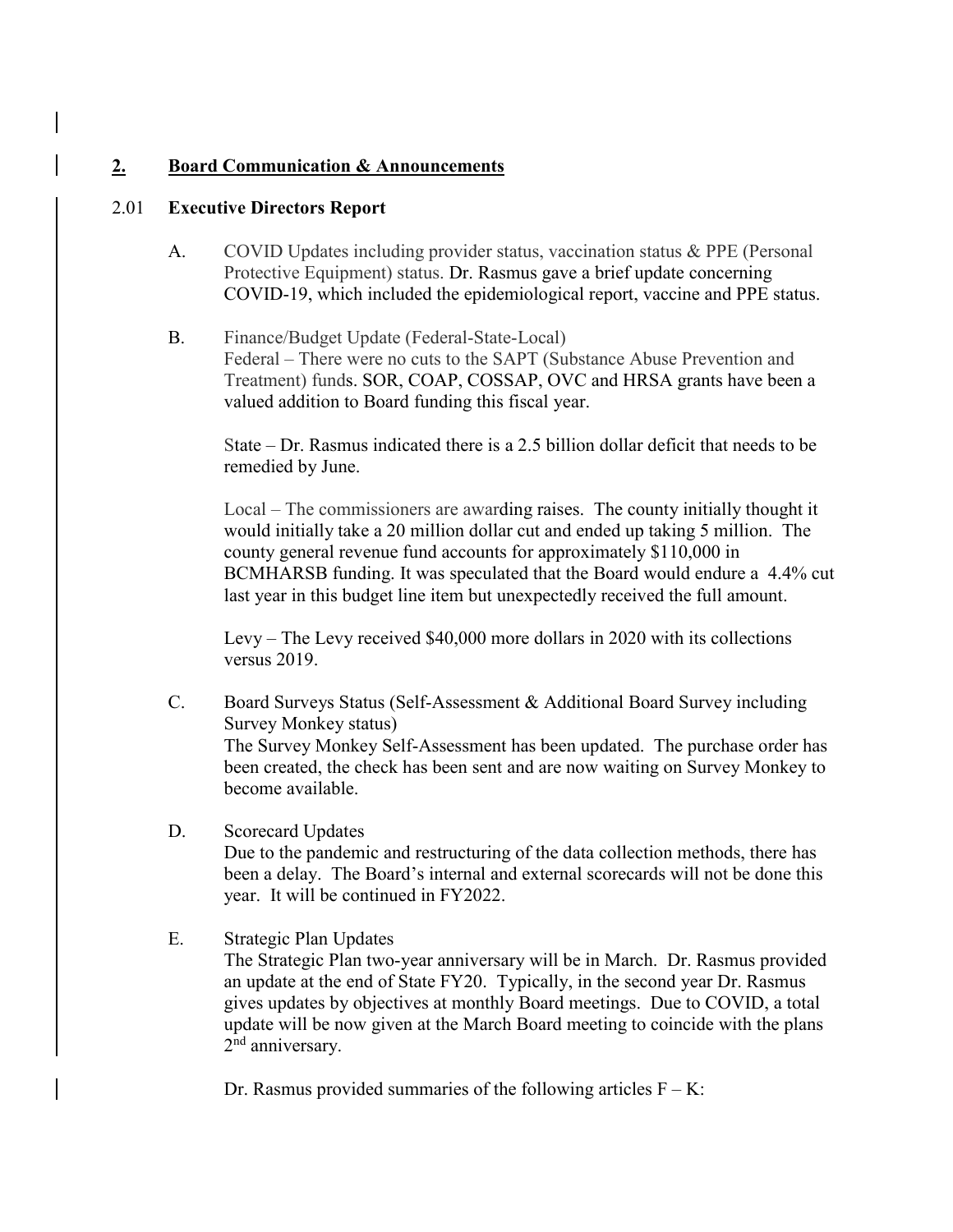- F. Training Opportunity: Resilience: Biology of Stress & Science of Hope [http://events.r20.constantcontact.com/register/event?oeidk=a07ehguubnbca](http://events.r20.constantcontact.com/register/event?oeidk=a07ehguubnbca677ace&llr=cfsdkygab) [677ace&llr=cfsdkygab](http://events.r20.constantcontact.com/register/event?oeidk=a07ehguubnbca677ace&llr=cfsdkygab)
- G. Callahan, D. G. (2021, January 5). *Butler County commissioners award nearly \$350K in raises*. journal-news. [https://www.journal-news.com/news/butler](https://www.journal-news.com/news/butler-county-commissioners-award-nearly-350k-in-raises/TY45SWHLONGQTGBOCOZUWKIRVA/)[county-commissioners-award-nearly-350k-in](https://www.journal-news.com/news/butler-county-commissioners-award-nearly-350k-in-raises/TY45SWHLONGQTGBOCOZUWKIRVA/)[raises/TY45SWHLONGQTGBOCOZUWKIRVA/](https://www.journal-news.com/news/butler-county-commissioners-award-nearly-350k-in-raises/TY45SWHLONGQTGBOCOZUWKIRVA/)
- H. Hotz, R. L. (2020, December 21). *Feeling depressed? Bacteria in your gut may be to blame*. WSJ. [https://www.wsj.com/amp/articles/depression-bacteria-in-your](https://www.wsj.com/amp/articles/depression-bacteria-in-your-gut-may-have-caused-itor-made-you-healthier-11608565953)[gut-may-have-caused-itor-made-you-healthier-11608565953](https://www.wsj.com/amp/articles/depression-bacteria-in-your-gut-may-have-caused-itor-made-you-healthier-11608565953)
- I. Dastagir, A. E. (2021, January 15). *Am I OK? How to do a mental health check*. USA TODAY. [https://www.usatoday.com/story/life/health](https://www.usatoday.com/story/life/health-wellness/2021/01/15/mental-health-check-what-ask-and-how-know-if-you-need-help/4134270001/)[wellness/2021/01/15/mental-health-check-what-ask-and-how-know-if-you-need](https://www.usatoday.com/story/life/health-wellness/2021/01/15/mental-health-check-what-ask-and-how-know-if-you-need-help/4134270001/)[help/4134270001/](https://www.usatoday.com/story/life/health-wellness/2021/01/15/mental-health-check-what-ask-and-how-know-if-you-need-help/4134270001/)
- J. Rutledge, M. (2021, January 14). *Hamilton studio for artists with disabilities gets new focus with local operator*. journal-news. [https://www.journal](https://www.journal-news.com/news/hamilton-studio-for-artists-with-disabilities-gets-new-focus-with-local-operator/PFUHJENTGFAM5ESQEBFHVK7ZBQ/?utm_source=Iterable&utm_medium=email&utm_campaign=campaign_1901449)[news.com/news/hamilton-studio-for-artists-with-disabilities-gets-new-focus-with](https://www.journal-news.com/news/hamilton-studio-for-artists-with-disabilities-gets-new-focus-with-local-operator/PFUHJENTGFAM5ESQEBFHVK7ZBQ/?utm_source=Iterable&utm_medium=email&utm_campaign=campaign_1901449)[local](https://www.journal-news.com/news/hamilton-studio-for-artists-with-disabilities-gets-new-focus-with-local-operator/PFUHJENTGFAM5ESQEBFHVK7ZBQ/?utm_source=Iterable&utm_medium=email&utm_campaign=campaign_1901449)[operator/PFUHJENTGFAM5ESQEBFHVK7ZBQ/?utm\\_source=Iterable&utm\\_m](https://www.journal-news.com/news/hamilton-studio-for-artists-with-disabilities-gets-new-focus-with-local-operator/PFUHJENTGFAM5ESQEBFHVK7ZBQ/?utm_source=Iterable&utm_medium=email&utm_campaign=campaign_1901449) [edium=email&utm\\_campaign=campaign\\_1901449](https://www.journal-news.com/news/hamilton-studio-for-artists-with-disabilities-gets-new-focus-with-local-operator/PFUHJENTGFAM5ESQEBFHVK7ZBQ/?utm_source=Iterable&utm_medium=email&utm_campaign=campaign_1901449)
- K. Pitman, M. D. (2021, January 14). *How to sign up for the COVID-19 vaccine in Butler County*. journal-news. [https://www.journal-news.com/news/how-to-sign](https://www.journal-news.com/news/how-to-sign-up-for-the-covid-19-vaccine-in-butler-county/2WSYM235IJCV7CBN3FJUXEB26A/?utm_source=Iterable&utm_medium=email&utm_campaign=campaign_1903177)[up-for-the-covid-19-vaccine-in-butler](https://www.journal-news.com/news/how-to-sign-up-for-the-covid-19-vaccine-in-butler-county/2WSYM235IJCV7CBN3FJUXEB26A/?utm_source=Iterable&utm_medium=email&utm_campaign=campaign_1903177)[county/2WSYM235IJCV7CBN3FJUXEB26A/?utm\\_source=Iterable&utm\\_medi](https://www.journal-news.com/news/how-to-sign-up-for-the-covid-19-vaccine-in-butler-county/2WSYM235IJCV7CBN3FJUXEB26A/?utm_source=Iterable&utm_medium=email&utm_campaign=campaign_1903177) [um=email&utm\\_campaign=campaign\\_1903177](https://www.journal-news.com/news/how-to-sign-up-for-the-covid-19-vaccine-in-butler-county/2WSYM235IJCV7CBN3FJUXEB26A/?utm_source=Iterable&utm_medium=email&utm_campaign=campaign_1903177)
- L. Judge Roger's Retirement Judge Rogers is retiring on Feb.  $9<sup>th</sup>$ . The BCMHARSB will be recognizing him at the February or March board meeting.
- M. C3: ACES Web Seminar of ACES on Friday, March 5th (all day) C3 (Caring Community Collaborative) is having an ACES web seminar on Friday, March 5<sup>th</sup>. There are three keynote speakers. This will serve as annual training for board members.
- N. Miscellaneous

There have been a protest occurring at the syringe exchange van site in Middletown. The Fairfield site has been shut down due to safety and confidentiality reasons. There will be a meeting to discuss a new approach to syringe exchange/blood borne pathogen prevention in the Middletown and Fairfield locations.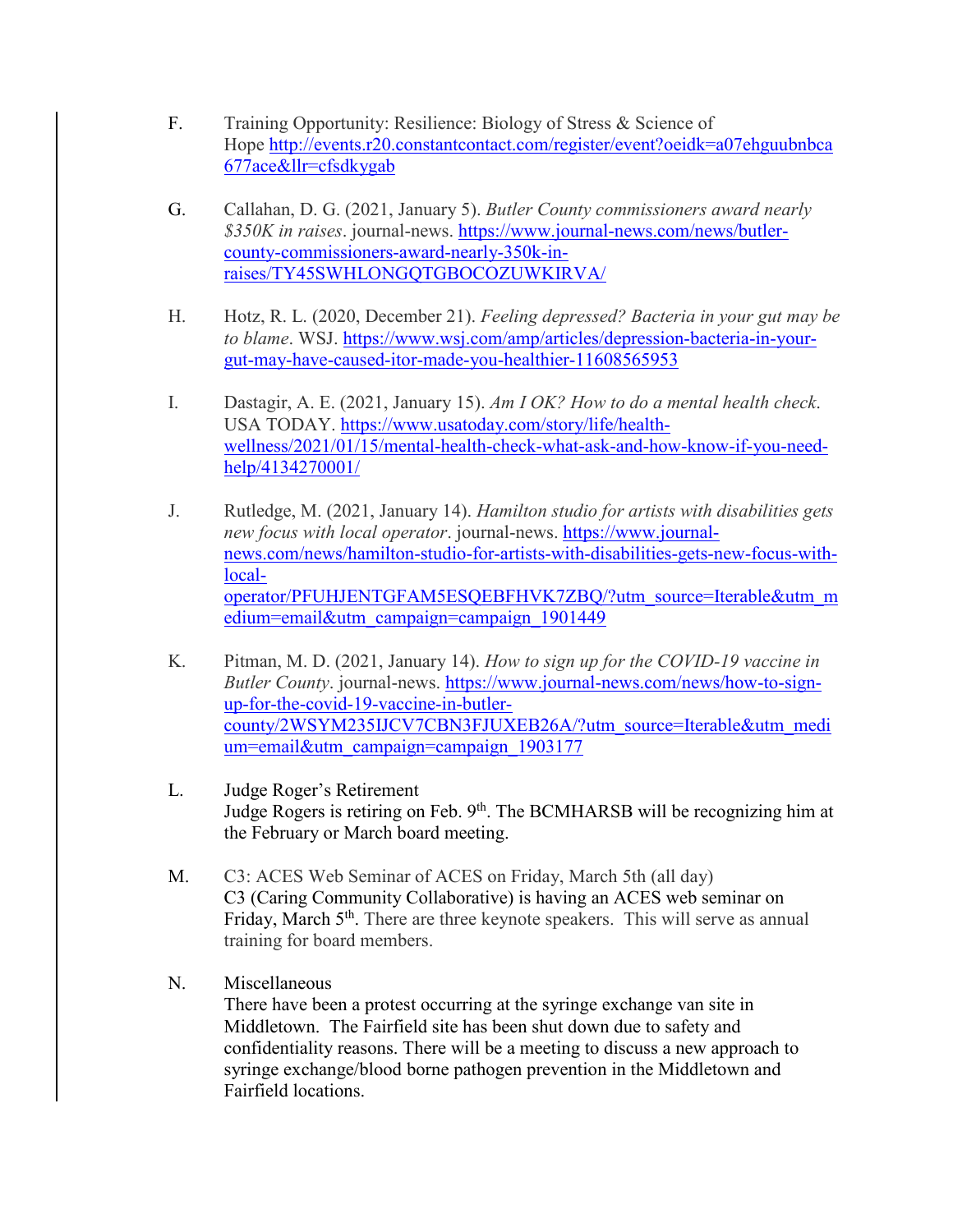# **3. Consent Agenda**

### 3.01 **Consent Agenda Items**

- A. December Executive Committee Meeting
- B. December Board Meeting Minutes
- C. January MH Committee Meeting Minutes
- D. January ARS Committee Meeting Minutes

*Mr. Himm motioned to approve the consent agenda. Mr. Silvani seconded the motion. The vote carried the motion.*

# **4. Review of Committee Meeting**

4.01 **January – MH Committee Meeting Review – Christine Hacker** Ms. Hacker gave a brief update on the MH Committee meeting activities this month.

# 4.02 **January – ARS Committee Meeting Review – Mat Himm** Mr. Himm gave a brief update on the ARS Committee meeting activities this month.

# **5. New Business**

## 5.01 **Financial Report**

The Board October Financial Report (33% through the FY21) shows that the Board has budgeted \$16,050,875 and has collected 39.87% of its revenues so far. Year To Date Administration costs are running at 32% with a budget of \$1,729,145. The Board has currently paid 25% to the provider for completed service commitments that are reflected in their billings and budgets with a current cash balance of \$18,704,101.

*Rev. Smith motioned to approve the Financial Report. Mr. Swigonski seconded the motion. The vote carried the motion.*

# 5.02 **Contract Modifications**

**Access Counseling** – Board facilitated provider budget increase in the amount of \$315,703 for the Regional Harm Reduction collaboration, which is a part of the SOR (State Opiate Response) grant. An increase in the amount of \$178,056 for HOUSE (Housing Opportunities Using Supporting Engagement), which is a part of the SOR grant. An increase in the amount of \$90,000 for harm reduction, which is a part of the Interact for Health grant. Contract not to exceed \$1,583,432, with program narrative update.

**Community Behavioral Health**– Board facilitated provider budget increase in the amount of \$357,000 for the Comprehensive Jail Services & Reentry, which is a part of the SOR grant. Contract not to exceed \$4,114,271, with program narrative update.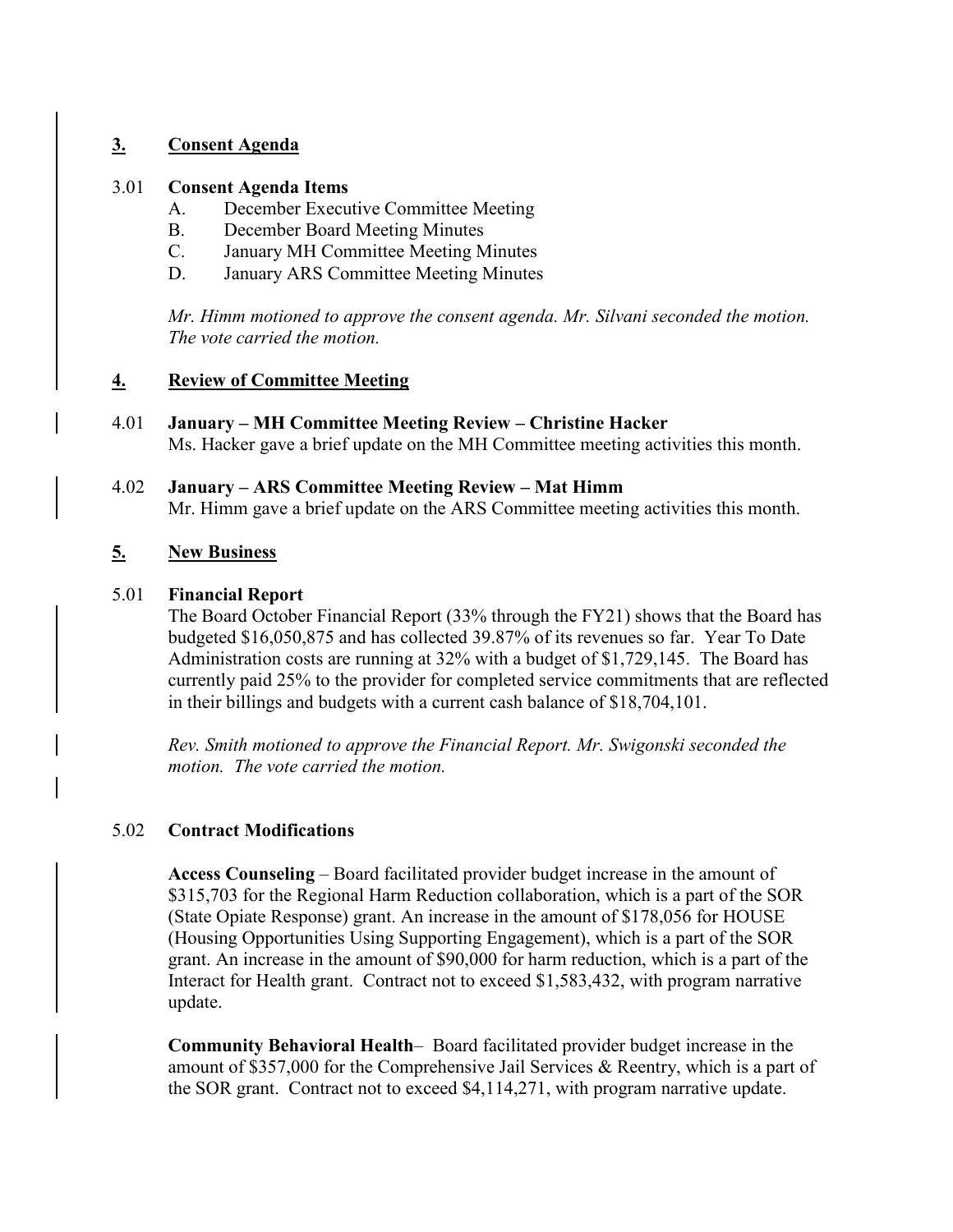**DeCoach Team, LLC –** Board requested budget increase in the amount of \$52,591 for the Extended Care & Rehabilitation Center SUD (Substance Use Disorders) Treatment, which is a part of the SOR grant. Contract not to exceed \$117,591, with program narrative update.

**Envision Partnerships (Alcoholism Council of BC OH Inc. dba Envision Partnerships)** – Board requested budget increase in the amount of \$70,000 for Stigma Reduction & Prevention Campaign, which is a part of the SOR grant. Contract not to exceed \$864,574, with program narrative update.

**Sojourner Recovery Services** – Board requested budget increase in the amount of \$230,365 for Recovery Housing, which is a part of the SOR grant. Contract not to exceed \$1,637,400, with program narrative update.

**Transitional Living (TLC)** – Board requested budget increase in the amount of \$7,000 for the Board to share in cost of the facility's boiler. Contract not to exceed \$1,904,043 with program narrative update.

*Ms. Hacker motioned to approve the Transitional Living Contract Modification and Program Narrative. Ms. Stanton seconded the motion. Mr. Mays abstained. The vote carried the motion.*

*Pastor Bailey motioned to approve the Contract Modifications and Program Narratives. Rev. Cummings seconded the motion for all other provider contract modifications. The vote carried the motion.*

#### 5.03 **FY20 Provider Audit Recap**

Per the BCMHARS Board and Ohio Revised Code, there is a required final annual audit of the providers. All providers met the requirements except Beckett Springs. Beckett Springs received an exemption/waiver from the Ohio Mental Health and Addiction Services Department.

*Rev. Smith motioned to approve the FY20 Provider Audit Recap. Ms. Stanton seconded the motion. The vote carried the motion.*

5.04 **Salary Increases – Cost of Living and Incentives – Federal Grant Salary Impact** The Board staff are routinely evaluated for salary increases in June. Due to COVID-19 and the 2020 levy, it was recommended by the Board to delay these increases for six months. Dr. Rasmus requested that the Board endorse a 2% salary, cost of living and 2% incentive which matches the county request for increase. This will not be retroactive.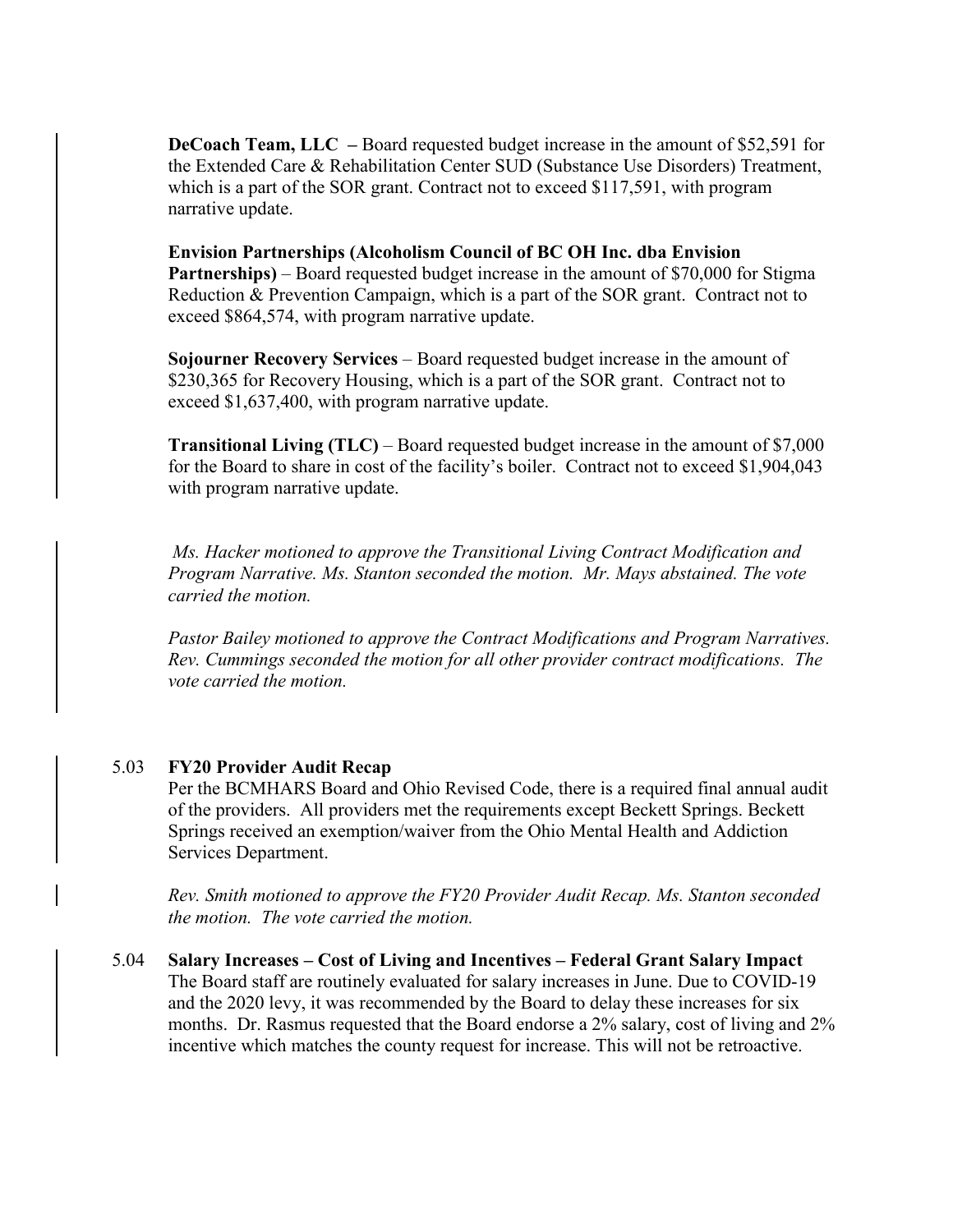*Rev. Cummings motioned to approve the salary increases and cost of living incentives. Ms. Stanton seconded the motion. The vote carried the motion.*

#### 5.05 **Position Descriptions**

The Director of Special Projects job description currently does not have a salary range. Dr. Rasmus requested that the Board endorse the salary range in the amount of \$54,560.35 to \$73,656.47.

Due to the recent grants, the job descriptions of Associate Director of Addiction Services, and Director of Special Projects have been updated and expanded. Included but not listed here is the Director of Alcohol and Drug Addiction Services (ADAS) position whose job description was not updated. Dr. Rasmus requested that the Board endorse addiction salary increases for these positions with the Executive Director staying with the Board endorsed salary ranges. The offset of these salary increases are absorbed by the new and federal grants.

*Ms. Hacker motioned to approve the salary range of the Director of Special Projects. Ms. Stanton seconded the motion. The vote carried the motion.*

*Mr. Mays motioned to approve the position descriptions. Rev. Smith seconded the motion. The vote carried the motion.*

#### 5.06 **Board Self-Evaluation Update**

The Board self-assessment was recently reviewed and updated. It will be uploaded in Survey Monkey and sent out to the Board members to fill out and provide comments.

### 5.07 **Talawanda School District HRSA Contract**

The Talawanda school district is the fiscal agent for the Coalition for a Healthy Community in the Oxford area, which is the project for the rural communities grant for the Oxford area. The coalition will be taking on the prevention work. It is in the amount of \$72,250 from February 1 through August 31, 2021

*Ms. McKinney motioned to approve the Talawanda School District HRSA Contract. Mr. Tucker seconded the motion. The vote carried the motion.* 

#### 5.08 **Miami University Agreement**

The OVC (Office of Victims of Crime) is from February  $1<sup>st</sup>$  to September 30<sup>th</sup>, 2021 in the amount of \$10,000. The COSSAP (Comprehensive Opiate Stimulant Substance Abuse Program) is from February 1<sup>st</sup> to September  $30<sup>th</sup>$ ,  $2021$  in the amount of \$20,000. Both agreements are in partnership with Miami University as the evaluator on the federal